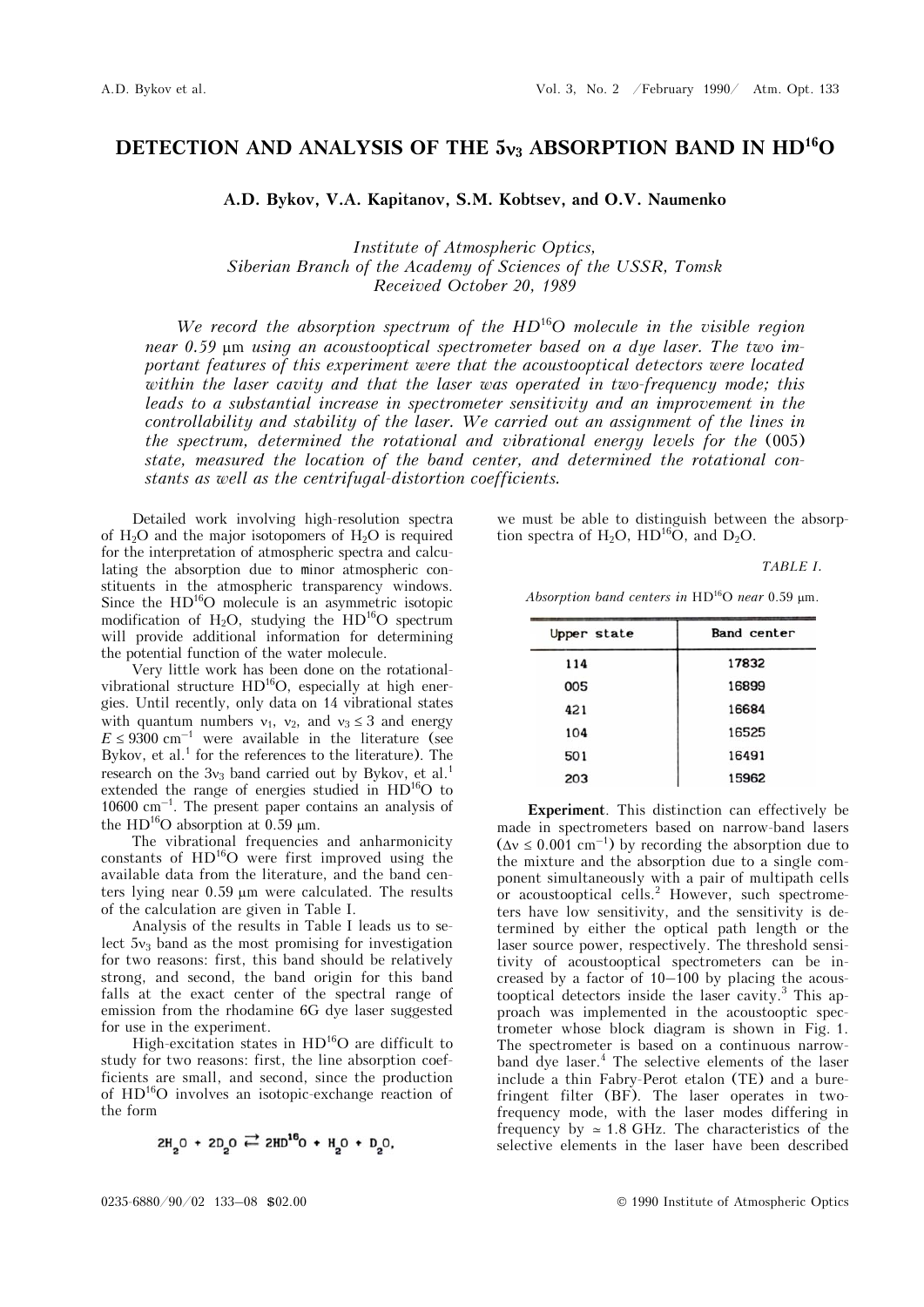by Bondarev, et al.<sup>3</sup> The exit mirror has a transmission of 0.5%.

The laser line is scanned over a wide range using the following procedure: the smooth scanning cycle involves adjusting the TE and IF synchronously in such a way that the wavelength of the laser emission varies by  $\approx 7$  cm<sup>-1</sup>, with the frequencies of the laser modes changing in small steps of 150 MHz, which is the dispersion in the laser cavity. In contrast to Kobtsev and Lunin,<sup>4</sup> we do not use a feedback system based on the intensity of the light reflected from the filter to adjust the birefringent filter relative to the thin etalon when tuning the laser emission line. The adjustment of the filter relative to the etalon during the scanning process is carried out by choosing an appropriate ratio for the control signals fed to the electromechanical drives for the BF and TE. At the end of each smooth scan, the experimental data collection system is blocked, and the thin etalon is rapidly returned to its position (within  $\sim$  10  $\mu$ s), so that the laser emission for the next smooth-scanning cycle will occur at the next transmission peak of the etalon and the beginning of the next scanning cycle will overlap the end of the previous cycle by approximately  $0.3 \text{ cm}^{-1}$  for convenience in matching up the sections of the spectrum recorded. The data collection system is then unblocked, and the scan through the laser line continues. This method of synchronously adjusting the selecting elements and joining the scans together enables us to simplify the computer program used to control the spectrometer and expand the capabilities of the microcomputer used for real-time control of the spectrometer.



*FIG. 1. Block diagram of acoustooptical spectrometer based on an automatic-scanning continuous narrow-band dye laser: 1) argon pump laser; 2) pump mirror; 3) end mirror of due laser; 4) collimator mirror for dye laser; 5) birefringent filter; 6) thin Fabry-Perot etalon; 7) diaphragm; 8) first AOD; 9) second AOD; 10) exit mirror of dye laser; 11) visual monitor for laser spectrum; 12) "marker" (confocal Fabry-Perot interferometer); 13) photodetector; 14, 15) phase-sensitive nanovoltmeters; 16) selective amplifier; 17) synchronoxus detector; 18) audio generator; 19) electromechanical drive for thin etalon; 20) electromechanical drive for birefringent filter; 21) stepper-motor control unit; 22) twelve-bit digital-to-analog converter; 23) ten-bit analog-to-digital converter with switch; 24) plotter driver; 25)* K-16 *controller; 26) chart recorder; 27)* 0.5 MB *electronic disk; 28) four-color raster display; 29) vacuum source; 30) wavemeter.* 

The following devices were used to monitor the spectral characteristics of the laser: a confocal Fabry-Perot interferometer with dispersion 15 GHz (a socalled "marker interferometer") was used to monitor the smoothness and linearity with which the wavelength of the radiation was varied. The radiation passing through this device then falls on a photodetector whose signal is recorded simultaneously with that from the AODs. The wavelength of the laser radiation at the beginning and end of each smooth scan region was monitored using an IDV-2 wavemeter. A visual laser spectrum monitor<sup>5</sup> is used to obtain real-time information on the spectral composition of the radiation.

The signals from the AODs are detected using a method in which the radiation is frequencymodulated (the spectrometer records the first derivative of the absorption spectrum with respect to frequency). The modulation (frequency 64 Hz and amplitude 0.75 GHz) is introduced using a thin etalon. The amplitude of modulation is chosen from the condition that the signal from the AOD be strongest when the laser line coincides with an absorption line in the material to be studied. The signals from the acoustooptical detectors and the photodetector which records the radiation passing through the marker interferometer are synchronously detected at the modulation frequency using two UNIPAN 232B phase-sensitive nanovoltmeters for each and a laboratory synchronous detector with similar characteristics. A DVK-3M2 computer system and CAMAC are used to further record and process the signals and to control the scanning through the laser emission line.

A ten-bit ADC and switch were used to record the signals after synchronous detection. The resulting first derivatives of the absorption spectra with respect to frequency and the first derivative of the marker interferometer transmission with respect to frequency were plotted in real time on a four-color raster display. At the end of the smooth scanning cycle, the experimental data sets are written in the form of data files on 0.5 MB computer disk. At the end of each smooth scanning cycle, a hard copy plot of the most recent file of experimental data can be obtained using an ENDIM 622.01 plotter/chart recorder driver. The electromechanical drives on the selecting elements are controlled using a 12-bit DAC and the stepper-motor controller described by Butov and Kobtsev.6 The pump laser is an ILA-120-1 argon laser with an emission power of 2.7 W in all lines.

The spectrometer uses two identical nonresonant AODs with planar condenser microphones and two cells 25 cm in length and 1 cm in diameter. The AODs have a sensitivity on the order of 10– 100 V/W  $\cdot$  cm<sup>-1</sup>, which leads to a threshold sensitivity of  $\leq 1 \cdot 10^{-8}$  cm<sup>-1</sup> for a power of  $\sim 10$  W and an integration time  $\tau = 0.3$  s.

In order to separate the absorption spectra of  $H_2O$ ,  $HD^{16}O$ , and  $D_2O$ ,  $H_2O$  vapor was placed in one of the AODs and a mixture of  $2H_2O + 2D_2O \Leftrightarrow H_2O + 2HD^{16}O$  was placed in the other (Fig. 2). Moreover, since the spectrum of  $H_2O$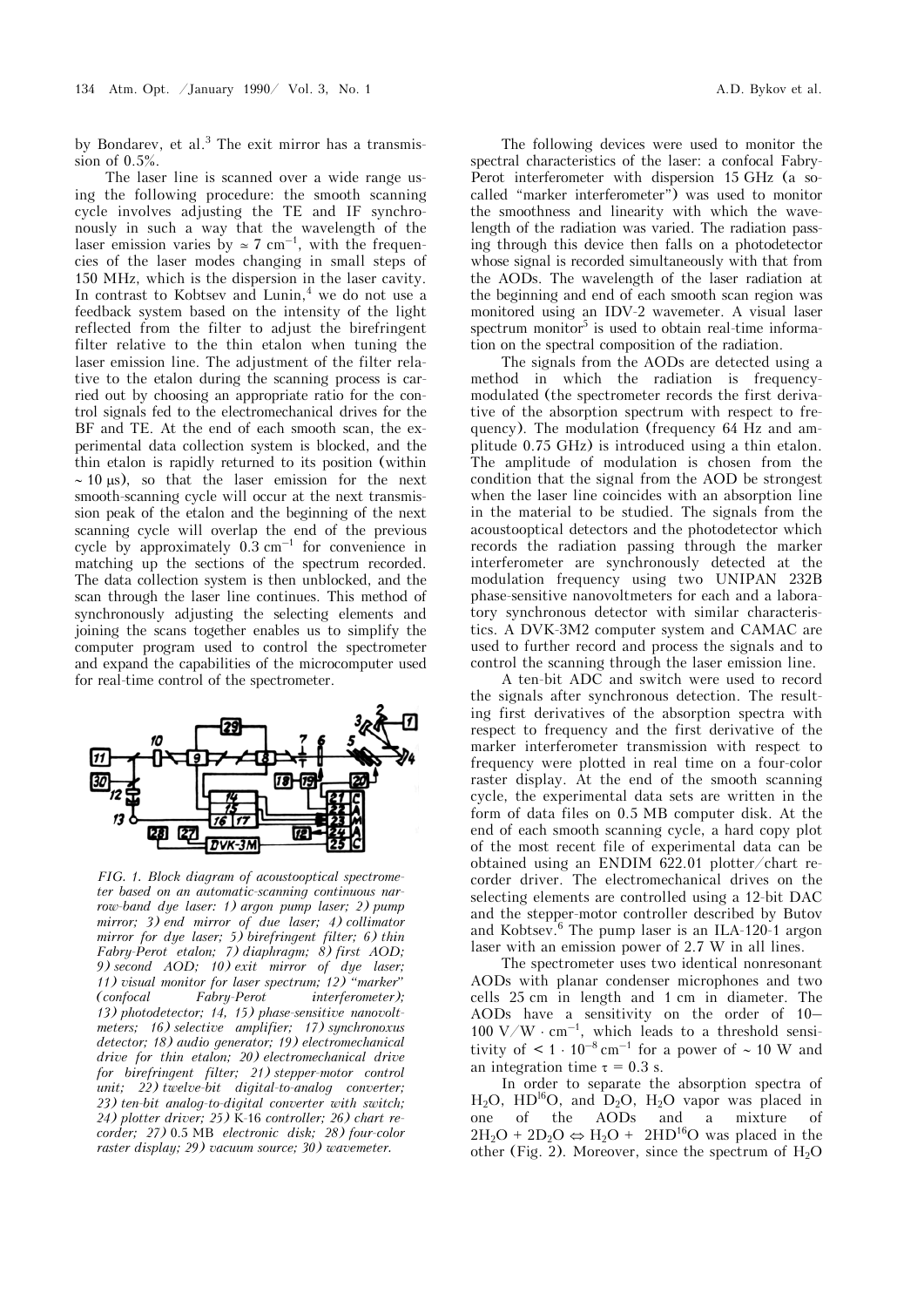In the visible region of the spectrum is fairly well studied<sup>7</sup> and the centers of the absorption lines are known to  $0.02-0.005$  cm<sup>-1</sup>, the H<sub>2</sub>O absorption lines were used as reference points. The resulting analysis led to the identification of 251 absorption lines as being due to  $HD^{1,6}O$ .



*FIG. 2. Absorption spectra of* H2O *vapor (1) (heavy lines) and a mixture of*  $H_2O$  *and*  $D_2O$  *vapor (1) (light lines) between* 16 948.002 cm–1 *and*   $16943.128$  cm<sup>-1</sup>.

**Analysis of the spectrum**. The first step in analyzing the spectrum Involved determining the vibrational and rotational constants  $\alpha_i$  and  $\beta_{ii}$  of the HD<sup>16</sup>O molecule from data in the literature. These values were then used to calculate the rotational constants *A*, *B*, and *C* for the states listed in Table I. Using the resulting initial approximation for the (005) vibrational state, we then calculated the absorption spectrum of the  $5v_3$  band in  $HD^{16}O$  and determined the combination differences for the lower state (whose energies were calculated from the spectroscopic constants given by Papineau, et al. $^{8}$ ) from the strongest lines.

The remainder of the line identification problem involved identifying the desired combination differences. Since most of the error in calculating the transition frequencies involved our relative lack of knowledge concerning the value of the band origin, the search covered a wide range of values around the band origin  $(\pm 25 \text{ cm}^{-1}$  relative to the initial value) using a specially-developed program. This approach turned out to be quite efficient, and enabled us to quite rapidly determine the band origin of the  $5v_3$ band (the band origin turned out to be 16  $920.024$  cm<sup>-1</sup>, or 21 cm<sup>-1</sup> higher than the original value) and the energy levels for  $J = 1$ , 2. Further identifications in the spectrum were carried out in the usual way, in parallel with the solution to the inverse problem. As expected, both type *A* and type *<i>B* transitions were present in the spectrum.

Table II gives the basic characteristics of the HDI6O absorption spectrum in the region between  $16$  746 cm<sup>-1</sup> and 17 012 cm<sup>-1</sup>. The first column gives the measured line center in inverse centimeters; this is followed by the quantity  $\Delta$  (equal to the difference between the theoretical and experimental values of the line center), the type of transition, and the theoretical relative line intensities. The final two columns of Table II give the quantum numbers *J*,  $K_a$ , and  $K_b$  for the upper and lower levels, respectively. An asterisk after the wavelength indicates that the line in question was not used in solving the inverse problem. The relative intensities were normalized to that of the line at 16 785.745  $\text{cm}^{-1}$ , and the intensities of the type *Â* transitions were reduced by an additional factor of ten, which corresponds to the approximate ratio observed in the spectrum.

*TABLE II.* 

| Line<br>center | $\Delta \cdot 10^3$ | Type of<br>transi-<br>tion | Intensity   | J' | ĸ.             | ĸ.<br>$\epsilon$ | J                        | ĸ              | K. |
|----------------|---------------------|----------------------------|-------------|----|----------------|------------------|--------------------------|----------------|----|
| 1              | 2                   | 3                          | 4           |    | 5              |                  |                          | 6              |    |
| 16746.964      | 1                   | A                          | $1.5E-01$   | 7  | 6              | 2                | $\overline{7}$           | 6              | 1  |
| 16746.964      | O                   | A                          | $1.5E-01$   | 7  | 6              | 1                | $\overline{7}$           | 6              | 2  |
| 16747.099      | $-12$               | A                          | $1.3E - 01$ | 5  | 4              | 1                | 6                        | 4              | 2  |
| 16747.099      | $-16$               | ٨                          | $1.3E - 01$ | 5  | 4              | 2                | 6                        | 4              | 3  |
| 16748.000      | $-5$                | B                          | $1.9E-02$   | 4  | 2              | 2                | 5                        | 3              | 3  |
| 16748.848      | 9                   | ٨                          | $3.5E-01$   | 6  | 6              | 1                | 6                        | 6              | 0  |
| 16748.848      | 9                   | ٨                          | $3.5E-01$   | 6  | 6              | o                | 6                        | 6              | 1  |
| 16750.129      | $-7$                | A                          | $4.0E - 01$ | 8  | 1              | 7                | 9                        | 1              | 8  |
| 16761.718      | 28                  | A                          | $4.0E - 01$ | 6  | 3              | 3                | $\overline{\phantom{a}}$ | 3              | 4  |
| 16763.074      | 13                  | A                          | $4.7E - 01$ | 7  | 2              | 5                | 8                        | 2              | 6  |
| 16764.405      | 41                  | ٨                          | $6.4E-02$   | 4  | 4              | 0                | 5                        | 4              | 1  |
| 16764.405      | 34                  | ٨                          | $6.4E-02$   | 4  | 4              | 1                | 5                        | 4              | 2  |
| 16765.452      | $-2$                | ٨                          | $5.7E-01$   | 7  | $\overline{c}$ | 6                | 8                        | $\overline{c}$ |    |
| 16765.676      | 6                   | B                          | $5.4 - 02$  | 8  | $\Omega$       | 8                | 9                        | 1              | 9  |
| 16765.776      | 0                   | ٨                          | $7.1E-01$   | 8  | 1              | 8                | 9                        | 1              | 9  |
| 16766 032      | C                   | ▲                          | $7.1F - 01$ | я  | $\Omega$       | я                | Q                        | O              | Q  |

*Absorption spectrum of* HD16O *from* 16 746 cm–1 *to* 17 012 cm–1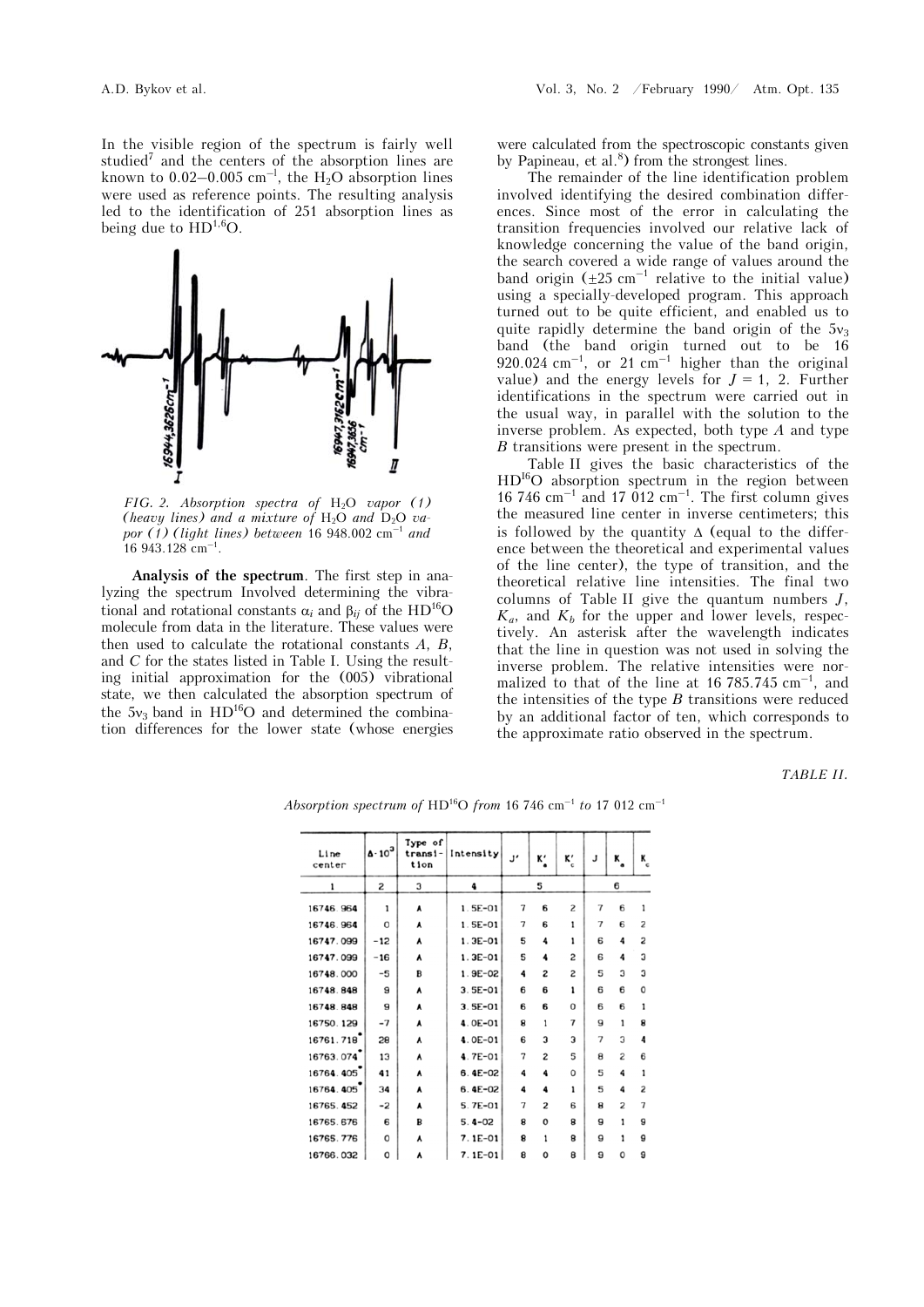| Line<br>center         | $\Delta \cdot 10^3$ | Type of<br>transi-<br>tion | Intensity                  | J'      | ĸ.     | Kʻ     | J       | κ.     | к.     |
|------------------------|---------------------|----------------------------|----------------------------|---------|--------|--------|---------|--------|--------|
| 1                      | S                   | 3                          | 4                          |         | 5      |        |         | 6      |        |
| 16766.147              | 8                   | В                          | $5.4E-02$                  | 8       | 1      | 8      | 9       | 0      | 9      |
| 16769.313              | 29                  | ٨                          | $3.6E-05$                  | 4       | 1      | 4      | 4       | з      | 1      |
| 16771.420              | -30                 | ٨                          | $9.2E - 04$                | 9       | 0      | 9      | 9       | S      | 8      |
| 16771.602              | -8                  | ٨                          | $6.3E-01$                  | 7       | 1      | 6      | 8       | 1      | 7      |
| 16775.437              | -34                 | в                          | $2.4E - 02$                | 6       | 1      | 5      | 7       | 2      | 6      |
| 16775.915<br>16776.824 | -22<br>-13          | в<br>в                     | $3.9E - 02$<br>$1.3E - 02$ | S<br>7  | 2<br>2 | 1<br>6 | 3<br>8  | з<br>1 | 0<br>7 |
| 16778.956              | 17                  | ٨                          | $4.2E - 01$                | 5       | 3      | з.     | 6       | з      | 4      |
| 16781.919              | -4                  | ٨                          | $6.8E-01$                  | 6       | 2      | 4      | 7       | 2      | 5      |
| 16784.434              | -11                 | ٨                          | $7.6E - 01$                | 6       | 2      | 5      | 7       | 2      | 6      |
| 16785.060              | 4                   | в                          | 7.5E-02                    | 7       | 0      | 7      | 8       | 1      | 8      |
| 16785.313              | 8                   | ٨                          | $1.0E+00$                  | 7       | 1      | 7      | 8       | 1      | 8      |
| 16785.745              | -2                  | ٨                          | $1.0E+00$                  | 7       | 0      | 7      | 8       | 0      | 8      |
| 16785.995              | -1                  | B                          | $7.3E-02$                  | 7       | 1      | 7      | 8       | 0      | 8      |
| 16788.767<br>16789.285 | -4<br>-5            | B<br>٨                     | $2.6E-02$<br>$9.1E-03$     | 5<br>10 | 1<br>5 | 4<br>6 | 6<br>10 | г<br>5 | 9<br>5 |
| 16790.036              | 0                   | B                          | 7.8E-03                    | 3       | 1      | з      | 4       | 2      | 2      |
| 16790.486              | -29                 | ٨                          | $1.7E-03$                  | 8       | 0      | 8      | 8       | 2      | 7      |
| 16791.862              | 4                   | ٨                          | $2.5E-02$                  | 9       | 5      | 5      | 9       | 5      | 4      |
| 16791.979              | - 1                 | ٨                          | $9.0E - 01$                | 6       | 1      | 5      | 7       | 1      | 6      |
| 16792.682              | 6                   | ٨                          | $2.5E-02$                  | 9       | 5      | 4      | 9       | 5      | 5      |
| 16793.255              | -13                 | ۸                          | $2.9E - 03$                | 7       | 1      | 6      | 7       | з      | 5      |
| 16794.364              | 8                   | ٨                          | $6.6E-02$                  | 8       | 5      | з      | 8       | 5      | 4      |
| 16796.142              | 20                  | ٨                          | $3.4E - 01$                | 4       | з      | 1      | 5       | 3      | 2      |
| 16796.227              | -5                  | ٨                          | $1.6E - 01$                | 7       | 5      | 2      | 7       | 5      | 3      |
| 16796.332              | э                   | ٨                          | $3.4E - 01$                | 4       | з      | 2      | 5       | 3      | 3      |
| 16798.088              | 6                   | ٨                          | $3.7E - 01$                | 6       | 5      | 5      | 6       | 5      | 1      |
| 16798.088              | -4                  | ٨                          | $3.7E - 01$                | 6       | 5      | 1      | 6       | 5      | 2      |
| 16799.070              | -4                  | ٨                          | $2.5E-04$                  | 4       | 1      | 3      | 4       | з      | S      |
| 16799.817              | 2                   | ٨                          | $8.4E - 01$                | 5       | 5      | 1      | 5       | 5      | Ö      |
| 16799.817              | 1                   | ٨                          | $8.4E - 01$                | 5       | 5      | 0      | 5       | 5      | 1      |
| 16800.015              | 12                  | ٨                          | 8.4E-01                    | 5       | 2      | з      | 6       | 2      | 4      |
| 16800.933              | 9                   | в                          | $2.7E - 02$                | 4       | 1      | 3      | 5       | 2      | 4      |
| 16802.606<br>16803.460 | -17                 | A                          | $8.8E - 01$                | 5       | 2      | 4      | 6       | 2      | 5      |
| 16804.035              | -13<br>-2           | B<br>٨                     | 9.4E-02<br>$1.3E+00$       | 6       | 0      | 6      | 7<br>7  | 1      | 7<br>7 |
| 16804.760              | 2                   | ۸                          | $1.3E+00$                  | 6<br>6  | 1<br>٥ | 6<br>6 | 7       | 1<br>0 | 7      |
| 16805.323              | 0                   | B                          | $8.9E - 02$                | 6       | 1      | 6      | 7       | 0      | 7      |
| 16811.139              | 0                   | ٨                          | $1.1E+00$                  | 5       | 1      | 4      | 6       | 1      | 5      |
| 16812.863              | -2                  | в                          | $2.7E-02$                  | 3       | 1      | S      | 4       | S      | 3      |
| 16813.260              | -4                  | A                          | $1.5E-01$                  | з       | 3      | 0      | 4       | з      | 1      |
| 16814.561              | 5                   | в                          | $1.4E-02$                  | 2       | 1      | 2      | З       | 2      | 1      |
| 16817.673              | -3                  | ٨                          | $8.6E-01$                  | 4       | S      | S      | 5       | 2      | 3      |
| 16820.130              | 13                  | Α                          | $8.6k - 01$                | 4       | 2      | з      | 5       | 2      | 4      |
| 16820.752              | 11                  | в                          | $1.0E-01$                  | 5       | o      | 5      | 6       | ı      | 6      |
| 16821.968              | 4                   | ٨                          | $1.5E + 00$                | 5       | ı      | 5      | 6       | 1      | 6      |
| 16823.043              | 2                   | ٨                          | $1.5E + 00$                | 5       | 0      | 5      | 6       | 0      | 6      |
| 16823.683              | -11                 | ۸                          | $6.1E-03$                  | 10      | 4      | 7      | 10      | 4      | 6      |
| 16824.275              | 10                  | в                          | $9.4E-02$                  | 5       | ı      | 5      | 6       | 0      | 6      |
| 16824.603              | 8                   | ٨                          | $2.8E-03$                  | 7       | 1      | 7      | 7       | 1      | 6      |
| 16824.603              | S                   | ٨                          | 4.5E-03                    | 9       | 7      | з      | 8       | 7      | 2      |
| 16824.603              | 1                   | ٨                          | 4.5E-03                    | э       | 7      | 2      | 8       | 7      | ı      |
| 16825.001              | 10                  | в                          | $1.0E-02$                  | 5       | 2      | 4      | 6       | 1      | 5      |
| 16825.300              | 0                   | в                          | $2.7E-02$                  | 2       | 1      | 1      | з       | 2      | 2      |
| 16825.994              | 1                   | В                          | $1.4E-02$                  | 4       | S      | 2      | 4       | 3      | ı      |
| 16829.319              | -6                  | ٨                          | $1.2E+00$                  | 4       | 1      | з      | 5       | 1      | 4      |
| 16833.934              | -3                  | ٨                          | 4.8E-02                    | 8       | 4      | 5      | 8       | 4      | 4      |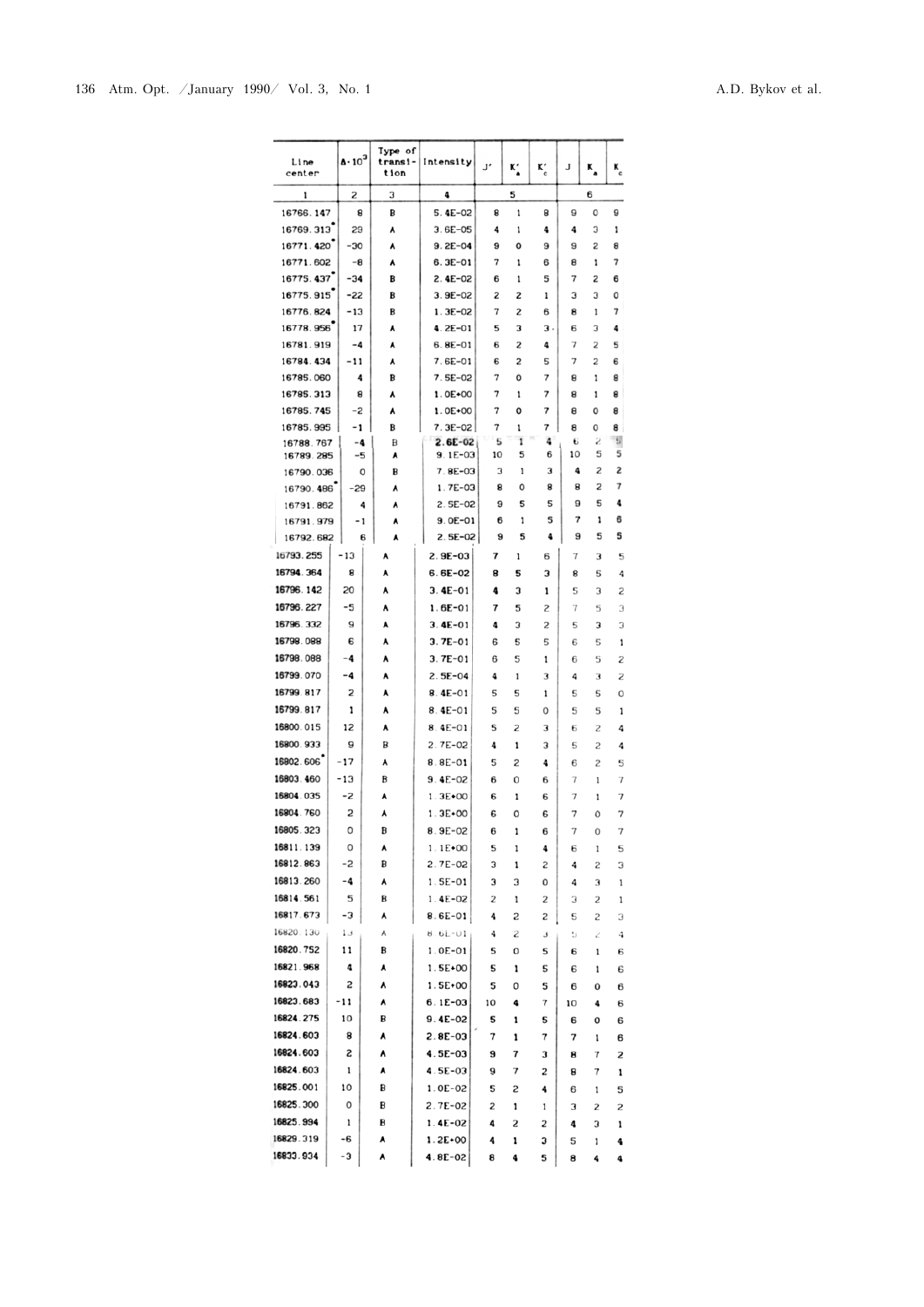| Line<br>center         | $\Delta \cdot 10^3$ | Type of<br>transi-<br>tion | Intensity                | J'     | к'     | Kʻ     | J      | к,     | $\mathbf{K}_{\rm c}$                                                                                                                                                                                                                           |  |
|------------------------|---------------------|----------------------------|--------------------------|--------|--------|--------|--------|--------|------------------------------------------------------------------------------------------------------------------------------------------------------------------------------------------------------------------------------------------------|--|
| 1                      | 2                   | З                          | 4                        |        | 5      |        |        | 6      |                                                                                                                                                                                                                                                |  |
| 16833.934              | -3                  | ٨                          | $4.8E - 02$              | 8      | 4      | 5      | 8      | 4      | 4                                                                                                                                                                                                                                              |  |
| 16835.190              | о                   | ٨                          | 6.5E-01                  | 3      | S      | 1      | 4      | 2      | 2                                                                                                                                                                                                                                              |  |
| 16835.544              | -26                 | ٨                          | $5.0E-03$                | 8      | 2      | 7      | 8      | 2      | 6                                                                                                                                                                                                                                              |  |
| 16835.708              | -12                 | ٨                          | $5.1E-03$                | 5      | 0      | 5      | 5      | 2      | 4                                                                                                                                                                                                                                              |  |
| 16836.606              | -20                 | B                          | $1.0E - 01$              | 4      | 0      | 4      | 5      | 1      | 5                                                                                                                                                                                                                                              |  |
| 16836.788              | -3                  | ۸                          | $1.2E - 01$              | 7      | 4      | 4      | 7      | 4      | з                                                                                                                                                                                                                                              |  |
| 16837.070              | 2                   | ٨                          | $6.4E - 01$              | з      | S      | 2      | 4      | 2      | 3                                                                                                                                                                                                                                              |  |
| 16838.232              | $-7$                | ٨                          | 4.4E-02                  | 8      | 4      | 4      | 8      | 4      | 5                                                                                                                                                                                                                                              |  |
| 16838.328<br>16838.952 | -12<br>-6           | ٨                          | $1.1E-02$                | 7      | 4      | 3      | 7      | 4      |                                                                                                                                                                                                                                                |  |
| 16839.094              | -3                  | ٨<br>٨                     | $2.9E - 01$<br>$1.5E+00$ | 6      | 4      | 3      | 6      | 4      |                                                                                                                                                                                                                                                |  |
| 16839.395              | -7                  | ٨                          | $2.8E - 01$              | 4<br>6 | 1<br>4 | 4<br>2 | 5<br>6 | 1<br>4 |                                                                                                                                                                                                                                                |  |
| 16840.540              | -5                  | ٨                          | 1.6E+00                  | 4      | 0      | 4      | 5      | 0      | 4<br>2<br>5<br>3<br>5<br>1<br>2<br>0<br>1<br>3<br>4<br>2<br>1<br>5<br>2<br>5<br>$\mathbf{1}$<br>$\mathbf{0}$<br>4<br>4<br>4<br>4<br>S<br>4<br>2<br>1<br>3<br>2<br>3<br>1<br>3<br>0<br>1<br>4<br>5<br>З<br>1<br>3<br>з<br>2<br>3<br>6<br>2<br>5 |  |
| 16840.741              | -5                  | ٨                          | $6.6E-01$                | 5      | 4      | 2      | 5      | 4      |                                                                                                                                                                                                                                                |  |
| 16840.827              | -11                 | ۸                          | $6.6E-01$                | 5      | 4      | 1      | 5      | 4      |                                                                                                                                                                                                                                                |  |
| 16842.255              | $-28$               | ٨                          | 1 4F-00                  | 4      | 4      | 1      | :      | ï      |                                                                                                                                                                                                                                                |  |
| 16842.255              | -38                 | ٨                          | $1.4E+00$                | 4      | 4      | 0      | 4      | 4      |                                                                                                                                                                                                                                                |  |
| 16846.920              | -3                  | ٨                          | $1.1E+00$                | 3      | 1      | S      | 4      | 1      |                                                                                                                                                                                                                                                |  |
| 16850.985              | -18                 | B                          | $8.2E - 02$              | 3      | 0      | 3      | 4      | 1      |                                                                                                                                                                                                                                                |  |
| 16851.992              | -5                  | ٨                          | $1.8E - 03$              | 3      | 0      | 3      | з      | 2      |                                                                                                                                                                                                                                                |  |
| 16852.539              | 1                   | A                          | $2.7E - 01$              | 2      | 2      | 0      | 3      | 2      |                                                                                                                                                                                                                                                |  |
| 16853.346              | 14                  | ٨                          | $2.0E - 02$              | 8      | з      | 6      | 8      | 3      |                                                                                                                                                                                                                                                |  |
| 16853.595              | -4                  | ٨                          | $2.7E-01$                | 2      | 2      | 1      | 3      | 2      |                                                                                                                                                                                                                                                |  |
| 16855.285              | 8                   | A                          | $1.2E-02$                | 7      | S      | 6      | 7      | S      |                                                                                                                                                                                                                                                |  |
| 16855.285              | $-14$               | A                          | $9.9E - 03$              | 7      | 6      | 2      | 6      | 6      |                                                                                                                                                                                                                                                |  |
| 16855.285<br>16855.493 | $-15$<br>3          | ٨<br>٨                     | $9.9E - 03$<br>$1.3E+00$ | 7<br>з | 6<br>1 | 1<br>3 | 6<br>4 | 6      |                                                                                                                                                                                                                                                |  |
| 16857.222              | -7                  | ٨                          | $1.5E + 00$              | 3      | 0      | 3      | 4      | 0      |                                                                                                                                                                                                                                                |  |
| 16861.680              | -36                 | B                          | $5.6E-02$                | з      | 1      | З      | 4      | 0      |                                                                                                                                                                                                                                                |  |
| 16862.495              | 23                  | A                          | $5.6E-02$                | 7      | 3      | 5      | 7      | 3      |                                                                                                                                                                                                                                                |  |
| 16864.227              | - 1                 | ٨                          | $8.3E - 01$              | S      | 1      | 1      | 3      | 1      |                                                                                                                                                                                                                                                |  |
| 16865.349              | 6                   | Α                          | $9.4E - 03$              | 5      | 1      | 5      | 5      | 1      | 2<br>1<br>0                                                                                                                                                                                                                                    |  |
| 16868.789              | з                   | ٨                          | $2.0E-02$                | 8      | 6      | 3      | 7      | 6      |                                                                                                                                                                                                                                                |  |
| 16868.789              | -4                  | ٨                          | $2.0E-02$                | 8      | 6      | 2      | 7      | 6      |                                                                                                                                                                                                                                                |  |
| 16871.231              | 1                   | ٨                          | $9.0E - 01$              | 2      | 1      | 2      | 3      | 1      |                                                                                                                                                                                                                                                |  |
| 16872.044<br>16873.243 | 1<br>9              | Α<br>Α                     | $3.3E - 01$<br>$1.1E*00$ | 5<br>2 | з<br>0 | 3      | 5<br>3 |        | 1<br>З<br>0<br>3<br>3<br>З<br>З<br>3<br>3<br>0<br>1<br>1<br>6<br>1<br>4<br>5                                                                                                                                                                   |  |
| 16874.317              | 6                   | A                          | $7.8E - 01$              | 4      | 3      | 2<br>2 | 4      |        |                                                                                                                                                                                                                                                |  |
| 16874.858              | 14                  | Α                          | $3.2E - 01$              | 5      | 3      | S      | 5      |        |                                                                                                                                                                                                                                                |  |
| 16875.815              | 4                   | ٨                          | $1.8E - 00$              | з      | з      | 1      | З      |        |                                                                                                                                                                                                                                                |  |
| 16875.922              | 4                   | A                          | $1.8E + 00$              | з      | 3      | 0      | З      |        |                                                                                                                                                                                                                                                |  |
| 16876.127              | $-10$               | ٨                          | $1.2E - 01$              | 6      | 3      | З      | 6      |        |                                                                                                                                                                                                                                                |  |
| 16879.595              | $-14$               | A                          | $4.3E-02$                | $\tau$ | 3      | 4      | 7      |        |                                                                                                                                                                                                                                                |  |
| 16880.280              | -11                 | В                          | $2.7E - 02$              | 2      | 1      | 2      | З      |        |                                                                                                                                                                                                                                                |  |
|                        | 13                  | ٨                          | $3.4E - 01$<br>$1.8L-UZ$ | 1      | 1      | 0      | г      |        |                                                                                                                                                                                                                                                |  |
| 16881.397              |                     |                            |                          | 4      | 1      | 4      | 4      |        |                                                                                                                                                                                                                                                |  |
| 16881.990              | ì c                 | Α                          |                          |        |        |        |        |        |                                                                                                                                                                                                                                                |  |
| 16882.181              | 26                  | ٨                          | $2.2E-02$                | 9      | 6      | 4      | 8      |        |                                                                                                                                                                                                                                                |  |
| 16882.181<br>16883.503 | -6<br>0             | ٨<br>٨                     | $2.2E-02$<br>$8.0E-02$   | 9<br>5 | 6<br>2 | з<br>4 | 8<br>5 | 6<br>S |                                                                                                                                                                                                                                                |  |
| 16885.381              | 8                   | A                          | $1.4E - 02$              | 8      | 3      | 5      | 8      | з      |                                                                                                                                                                                                                                                |  |
| 16886.415              | -2                  | A                          | $3.5E-01$                | 1      | 1      | 1      | 2      |        |                                                                                                                                                                                                                                                |  |
| 16887.424              | 1                   | ٨                          | $1.8E - 03$              | 10     | 2      | 8      | 9      |        |                                                                                                                                                                                                                                                |  |
| 16888.909              | 2                   | A                          | $6.6E-01$                | 1      | 0      | 1      | 2      | O      |                                                                                                                                                                                                                                                |  |
| 16891.284              | 4                   | A                          | $3.4E - 02$              | 6      | 5      | 2      | 5      | 5      |                                                                                                                                                                                                                                                |  |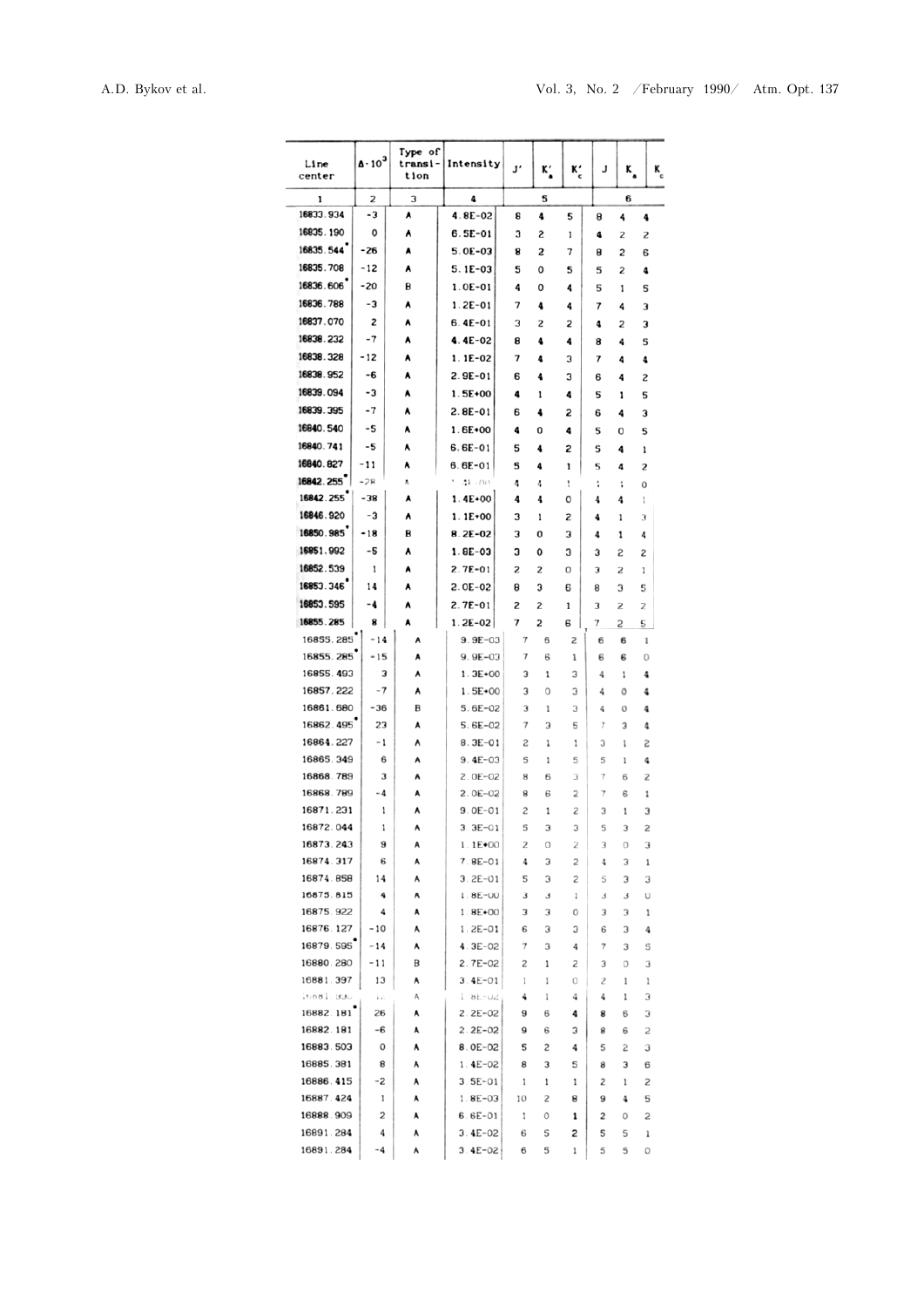| Line<br>center | $\Delta \cdot 10^3$ | Type of<br>transi-<br>tion | Intensity                         | J'             | к'             | Kʻ     | J      | к.     | K<br>c |
|----------------|---------------------|----------------------------|-----------------------------------|----------------|----------------|--------|--------|--------|--------|
| 1              | 2                   | з<br>4                     |                                   | 5              |                |        |        | 6      |        |
| 16891.284      | $-4$                | ٨                          | $3.4E - 02$                       | 6              | 5              | 1      | 5      | 5      | 0      |
| 16891.936      | 19                  | A                          | $2.0E - 01$                       | 4              | 2              | 3      | 4      | 2      | S      |
| 16895.421      | 10                  | A                          | $4.1E-02$                         | з              | 1              | 3      | 3      | 1      | 2      |
| 16895.562      | 2                   | ٨                          | $1.8E - 02$                       | 10             | 6              | 4      | 9      | 6      | 3      |
| 16897.042      | -4                  | ٨                          | $5.0E - 01$                       | 3              | 2              | S      | 3      | 2      | 1      |
| 16898.114      | -3                  | A                          | $1.5E-04$                         | 3              | 0              | 3      | 2      | 2      | 0      |
| 16898.373      | -6                  | B                          | $6.9E - 02$                       | S              | 0              | 2      | 2      | 1      | 1      |
| 16899.700      | -19                 | ٨                          | $1.3E + 00$                       | S              | 2              | 1      | S      | S      | 0      |
| 16900.494      | $-15$               | ٨                          | $3.7E-03$                         | $\overline{7}$ | 1              | 6      | 6      | 3      | з      |
| 16900.672      | -4                  | A                          | $1.3E+00$                         | 2              | S              | 0      | 2      | S      | 1      |
| 16901.464      | з                   | ٨                          | $1.4E-03$                         | 10             | 3              | 7      | 10     | 3      | 8      |
| 16901.632      | -5                  | A                          | 4.7E-01                           | 3              | 2              | 1      | 3      | 2      | 2      |
| 16901.632      | -5                  | A                          | $4.7E - 01$                       | з              | 2              | 1      | 3      | S      | S      |
| 16904.515      | -2                  | ٨                          | $1.9E - 01$                       | 0              | 0              | 0      | 1      | 0      | 1      |
| 16904.628      | $-1$                | ٨                          | $1.7E - 01$                       | 4              | 2              | S      | 4      | S      | з      |
| 16905.025      | 6                   | ٨                          | $7.4E - 02$                       | 7              | 5              | З      | 6      | 5      | 2      |
| 16905.069      | 10                  | ٨                          | $7.4E-02$                         | 7              | 5              | 2      | 6      | 5      | 1      |
| 16905.430      | -6                  | ٨                          | $1.0E - 01$                       | S              | 1              | 2      | 2      | 1      | 1      |
| 16907.531      | 11                  | ٨                          | $1.9E - 03$                       | 5              | 0              | 5      | 4      | 2      | 2      |
| 16909          | 4                   | A                          | $\mathcal{E}_{\mathcal{A}}$<br>£. |                |                |        |        |        | t      |
| 16912.043      | $-4$                | ٨                          | $4.0E-01$                         | 1              | 1              | 1      | 1      | 1      | 0      |
| 16917.175      | 4                   | A                          | $2.6E-02$                         | 6              | $\overline{c}$ | 4      | 6      | 2      | 5      |
| 16917.752      | -8                  | ٨                          | $4.0E - 01$                       | 1              | 1              | 0      | 1      | 1      | 1      |
| 16918.888      | 14                  | ٨                          | $8.6E - 02$                       | 8              | 5              | 3      | 7      | 5      | 2      |
| 16922.522      | $-10$               | ٨                          | $1.0E - 01$                       | 2              | 1              | 1      | 2      | 1      | 2      |
| 16925.695      | $-27$               | Α                          | $1.0E-02$                         | 7              | S              | 5      | 7      | 2      | 6      |
| 16929.523      | 7                   | A                          | $4.4E-02$                         | 3              | 1              | 2      | 3      | 1      | 3      |
| 16932.063      | S                   | В                          | $4.3E - 02$                       | 1              | 1              | 0      | 1      | O      | 1      |
| 16932 225      | 13                  | ٨                          | $7.5E-02$                         | 9              | 5              | 5      | 8      | 5      | 4      |
| 16932.689      | 3                   | A                          | $2.1E-01$                         | 6              | 4              | 3      | 5      | 4      | 2      |
| 16932.899      | 0                   | ٨                          | $7.4E - 02$                       | 9              | 5              | 4      | 8      | 5      | з      |
| 16933.038      | 4                   | ٨                          | $2.1E-01$                         | 6              | 4              | S      | 5      | 4      | 1      |
| 16934.516      | 0                   | в                          | $8.7E - 02$                       | 2              | 1              | 1      | 2      | 0      | 2      |
| 16935.064      | -15                 | ٨                          | $2.1E-01$                         | 1              | 0              | 1      | 0      | 0      | o      |
| 16936.963      | $-2$                | ۸                          | $2.0E - 01$                       | 4              | 3              | 2      | 3      | 3      | 1      |
| 16937.474      | $-7$                | ٨                          | $2.0E - 01$                       | 4              | з              | 1      | з      | 3      | 0      |
| 16938.178      | 0                   | ٨                          | $2.1E - 02$                       | 4              | 1              | 3      | 4      | 1      | 4      |
| 16939.540      | 0                   | в                          | 1.3E-01                           | 6              | 2              | 4      | 6      | 1      | 5      |
| 16940.098      | -4                  | В                          | 7.7E-02                           | 6              | з              | 3      | 6      | 2      | 4      |
| 16940.565      | 0                   | B                          | $7.4E-02$                         | 3              | S              | 1      | з      | 1      | 2      |
| 16941.738      | 28                  | B                          | $1.6E-02$                         | 8              | 4              | 5      | 8      | з      | 6      |
| 16941.810      | -2                  | ٨                          | $4.0E - 01$                       | S              | 1              | 2      | 1      | 1      | 1      |
| 16945.179      | -5                  | ٨                          | $3.4E-01$                         | 3              | 2              | 2      | 2      | S      | 1      |
| 16945.595      | O                   | ٨                          | $5.3E-02$                         | 10             | 5              | 6      | 9      | 5      | 5      |
| 16946.530      | 19                  | ٨                          | $2.7E-01$                         | 7              | 4              | 4      | 6      | 4      | 3      |
| 16947.700      | 6                   | ٨                          | $2.6E - 01$                       | 7              | 4              | з      | 6      | 4      | 2      |
| 16947.759      | 2                   | ٨                          | $3.3E - 01$                       | з              | 2              | ı      | 2      | 2      | 0      |
| ung apor       | $\gamma$            | ٨                          | 4 nr-nt                           | 2              | 1              | ı      | 1      | 1      | 0      |
| 16948.688      | -8                  | B                          | $3.2E - 02$                       | 4              | 3              | 1      | 4      | S      | 2      |
| 16949.052      | -3                  | ٨                          | $7.6E - 01$                       | 2              | 0              | 2      | 1      | 0      | 1      |
|                | 4                   | B                          | $2.3E-02$                         | 9              | 2              | 7      | 9      | 1      | 8      |
| 16950.238      | 0                   | ٨                          | 4.9E-01                           | 5              | 3              | з      | 4      | 3      | 2      |
| 16950.966      |                     |                            |                                   |                |                |        |        |        |        |
| 16952.853      | 21                  | ٨                          | 4.8E-01                           | 5              | з              | 2      | 4      | 3      | 1      |
| 16953.179      | 2                   | B                          | $3.6E-02$                         | 6              | з              | 4      | 6      | S      | 5      |
| 16953.752      | $\tau$              | ٨                          | $1.1E*00$                         | 3              | 1              | 3      | 2      | 1      | 2      |
| 16956.127      | 14                  | B                          | $4.3E-02$                         | 2              | 1              | 2<br>5 | 1<br>6 | 0<br>1 | 1<br>6 |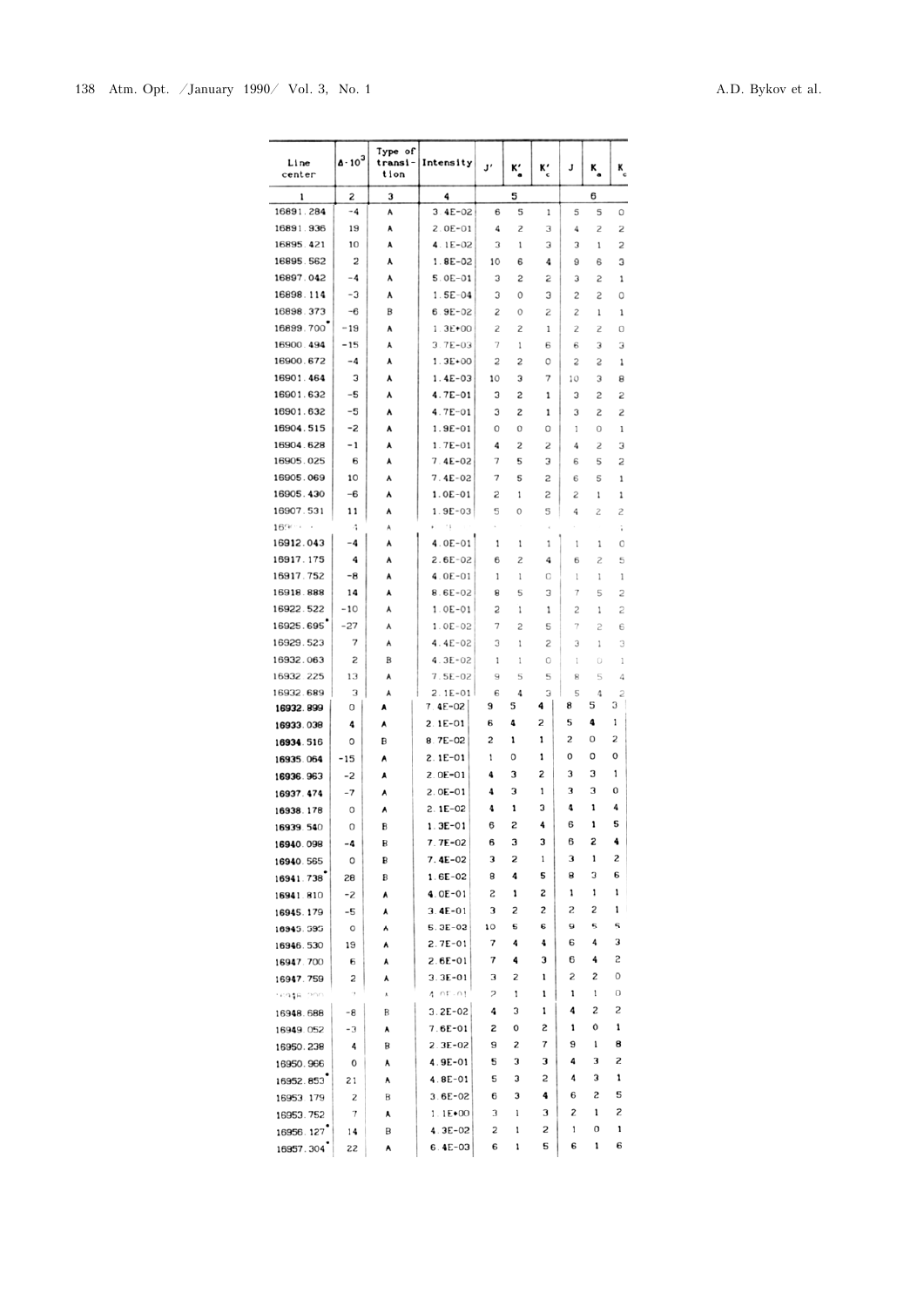| Line<br>center         | $\Delta \cdot 10^{3}$ | Type of<br>transi-<br>tion | Intensity                | J'     | K,                          |              | J      | ĸ        |                | ĸ |
|------------------------|-----------------------|----------------------------|--------------------------|--------|-----------------------------|--------------|--------|----------|----------------|---|
| 1                      | 2                     | 3                          | 4                        | 5      |                             |              |        | 6        |                |   |
| 16957.404              | 33                    | В                          | $3.0E - 02$              | 4      | 2                           | 3            | 4      | 1        | 4              |   |
| 16958.370              | 6                     | A                          | $8.7E - 01$              | 4      | 2                           | 3            | 3      | 2        | $\overline{c}$ |   |
| 16958.602              | -44                   | ٨                          | $3.2E-02$                | 11     | 5                           | 7            | 10     | 5        | 6              |   |
| 16959.573              | $-10$                 | B                          | $3.6E - 02$              | 6      | 1                           | 5            | 6      | 0        | 6              |   |
| 16960.022              | 16                    | ٨                          | $2.5E-01$                | 8      | 4                           | 5            | 7      | 4        | 4              |   |
| 16961.213              | 0                     | ٨                          | $1.4E+00$                | з      | 0                           | 3            | 2      | 0        | 2              |   |
| 16961.601              | $-32$                 | B                          | $2.8E - 02$              | 5      | 2                           | 4            | 5      | 1        | 5              |   |
| 16963.626              | 29                    | A                          | $1.4E-03$                | 4      | 2                           | 3            | 4      | 0        | 4              |   |
| 16963.725              | з                     | ٨                          | $1.0E*00$                | з      | 1                           | 2            | S      | 1        | 1              |   |
| 16964.397              | 10                    | ٨                          | $6.6E-01$                | 6      | 3                           | 4            | 5      | 3        | з              |   |
| 16964.582              | 11                    | A                          | $1.7E+00$                | 4      | 1                           | 4            | 3      | 1        | 3              |   |
| 16965.549              | -3                    | ٨                          | $2.4E - 03$              | 5      | 2                           | 4            | 5      | 0        | 5              |   |
| 16966.995              | -16                   | B                          | $2.0E - 02$              | 7      | 1                           | 6            | 7      | 0        | 7              |   |
| 16969.237              | -4                    | A                          | $6.1E-01$                | 6      | 3                           | з            | 5      | 3        | 2              |   |
| 16970.460              | 4                     | ٨                          | $1.2E+00$                | 5      | 2                           | 4            | 4      | 2        | 3              |   |
| 16971.172              | 11                    | ٨                          | $1.9E+00$                | 4      | 0                           | 4            | 3      | 0        | з<br>5         |   |
| 16972.911              | 0                     | ٨                          | $1.9E - 01$              | 9      | 4                           | 6            | 8<br>4 | 4<br>1   | 4              |   |
| 16974.200              | 3                     | ٨                          | $2.1E+00$                | 5<br>8 | 1<br>S                      | 5<br>7       | 8      | 0        | 8              |   |
| 16976.142<br>16976 490 | - 1<br>$-2$           | A<br>t)                    | $1.6E - 03$<br>a int-no  | ×.     | $\mathcal{C}_{\mathcal{A}}$ |              | ٠      | Ť        | n              |   |
|                        |                       |                            | $1.6E+00$                | 4      | 1                           | 3            | З      | 1        | 2              |   |
| 16978.105              | 5                     | ٨                          | $2.1E+00$                | 5      | 0                           | 5            | 4      | 0        | 4              |   |
| 16979.210              | 10                    | ٨                          | $3.0E - 02$              | 2      | 0                           | 2            | 1      | 1        | 1              |   |
| 16979.792              | -2                    | B<br>٨                     | $1.1E+00$                | 5      | 2                           | 3            | 4      | 2        | 2              |   |
| 16981.720              | 4<br>16               | ۸                          | $2.2E+00$                | 6      | 1                           | 6            | 5      | 1        | 5              |   |
| 16982.635<br>16985.970 | -3                    | ٨                          | $2.2E+00$                | 6      | 0                           | 6            | 5      | ٥        | 5              |   |
| 16986.860              | 10                    | ٨                          | $5.8E - 01$              | 7      | 3                           | 4            | 6      | 3        | з              |   |
| 16987.925              | - 1                   | B                          | $4.2E - 02$              | 3      | S                           | 2            | 2      | 1        | 1              |   |
| 16988.220              | -2                    | ٨                          | $5.5E-01$                | 8      | 3                           | 6            | 7      | 3        | 5              |   |
| 16989.912              | 15                    | ٨                          | $2.0E+00$                | 7      | 1                           | 7            | 6      | 1        | 6              |   |
| 16990.531              | 6                     | ٨                          | $1.2E + 00$              | 7      | 2                           | 6            | 6      | 2        | 5              |   |
| 16990.671              | 8                     | ٨                          | $1.8E+00$                | 5      | 1                           | 4            | 4      | 1        | 3              |   |
| 16991.964              | 15                    | ٨                          | 2.0E+00                  | 7      | 0                           | t            | υ      | U        | ŧ              |   |
| 16995.429              | $-14$                 | B                          | $3.7E - 02$              | 8      | 1                           | 7            | 7      | 2        | 6              |   |
| 16996.016              | 0                     | B                          | $1.3E - 01$              | 8      | 0                           | 8            | 7      | 1        | 7              |   |
| 16996.114              | -8                    | ٨                          | $1.7E+00$                | 8      | 1                           | 8            | 7      | 1        | $\pmb{7}$      |   |
| 16997.312              | 12                    | ٨                          | $1.6E+00$                | 8      | 0                           | 8            | 7      | 0        | 7              |   |
| 16997.397              | -9                    | В                          | $1.3E - 01$              | 8      | 1                           | 8            | 7      | o        | 7              |   |
| 16998.003              | 17                    | ٨                          | $3.9E - 01$              | 9      | 3                           | 7            | 8      | з        | 6              |   |
| 16998.042              | 8                     | ٨                          | $1.2E+00$                | 6      | 2                           | 4            | 5      | S        | з              |   |
| 16998.230              | -1                    | ٨                          | $9.9E - 01$              | 8      | 2                           | 7            | 7      | 2        | 6              |   |
| 17000.664              | 2                     | ٨                          | $1.6E + 00$              | 6      | 1                           | 5            | 5      | 1        | 4              |   |
| 17001.338              | з                     | ٨                          | $1.2E + 00$              | 9      | 1                           | 9            | 8      | 1        | 8              |   |
| 17002.023<br>17005.018 | -8<br>$-13$           | ٨<br>٨                     | $1.2E+00$<br>$4.6E - 01$ | 9<br>8 | 0<br>3                      | 9<br>5       | 8<br>7 | 0<br>3   | 8<br>4         |   |
| 17005.660              | -1                    | B                          | $3.0E - 02$              | 6      | 6                           | 1            | 5      | 5        | 0              |   |
| 17005.660              | $-1$                  | в                          | $3.0E-02$                | 6      | 6                           | ٥            | 5      | 5        | 1              |   |
| 17005.797              | 33                    | ٨                          | 8.7E-01                  | 10     | 1                           | 10           | 9      | 1        | 9              |   |
| TRIVIL LIC             | ÷                     | A.                         | $-11$                    | ÷      | V.                          | $\mathbf{G}$ | 13     | $\tau_2$ | à.             |   |
| 17006.170              | 44                    | B                          | $7.2E - 02$              | 10     | ı                           | 10           | 9      | $\bf{0}$ | 9              |   |
| 17007.641              | -24                   | ٨                          | $1.3E+00$                | 7      | 1                           | 6            | 6      | 1        | 5              |   |
| 17009.319              | o                     | ٨                          | 5.5E-01                  | 11     | 1                           | 11           | 10     | 1        | 10             |   |
| 17010.851              | -2                    | ٨                          | $1.9E - 03$              | з      | S                           | 1            | 2      | 0        | S              |   |
| 17011.936              | - 17                  | ٨                          | 9.7E-01                  | 8      | 1                           | 7            | 7      | 1        | 6              |   |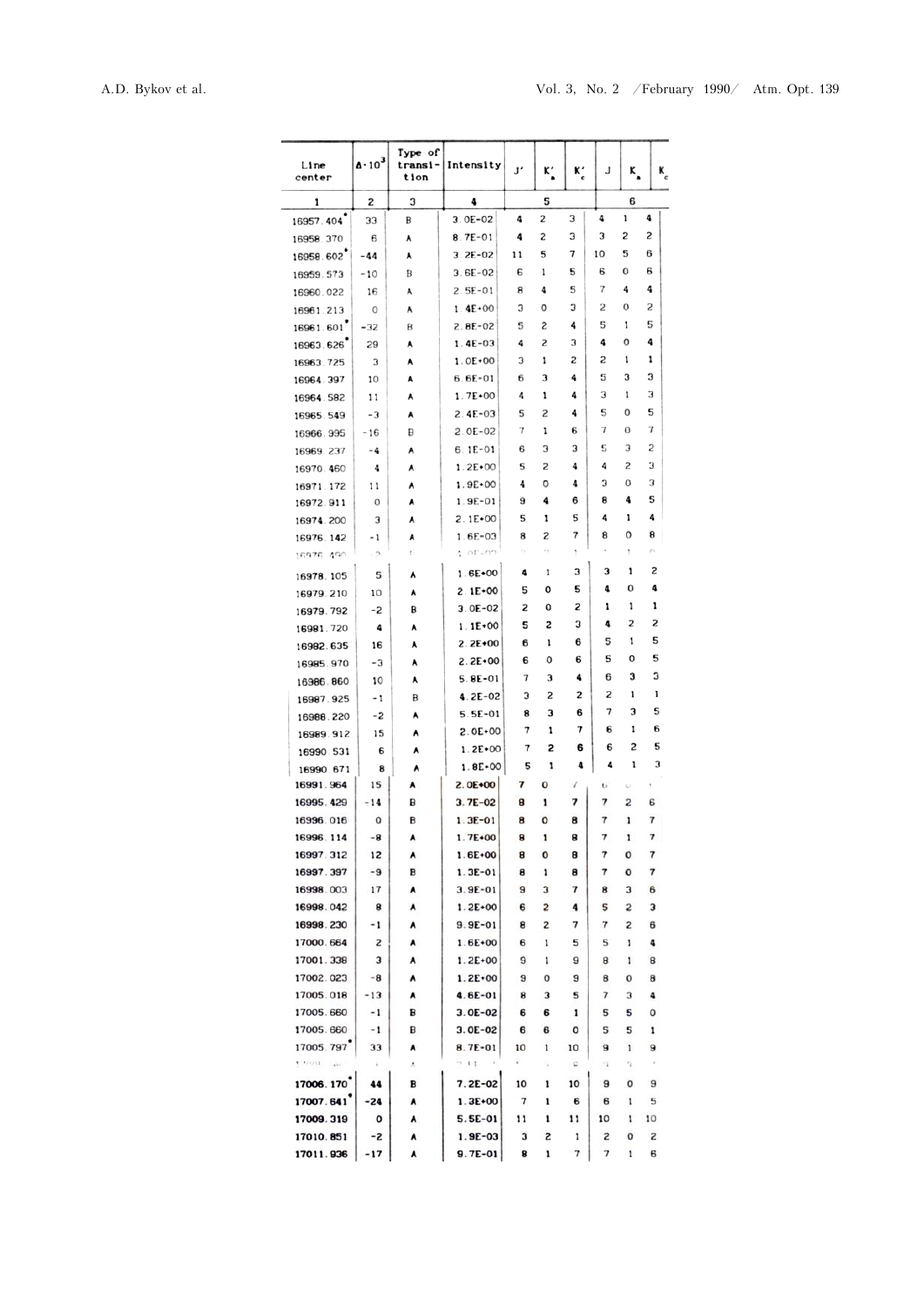As a result, only 29 of the  $251 H D^{16}O$  lines found in the spectrum remained unidentified. All of the identified lines were assigned to the  $5v_3$  band, and no lines from other bands were observed.

In analyzing the spectra, we determined 86 energy levels with  $J \le 11$  and  $K_a \le 7$  in the (005) state of  $HD<sup>16</sup>O$ . These results are given in Table III; the rms errors in the energy levels and the differences  $\Delta$ between the theoretical and experimental values are given in parentheses. Each energy level was generally determined from two to three lines. When no rms error is given in Table III, this indicates that the level was determined from a single line center. These are mostly energy levels corresponding to large values of the quantum numbers *J* and *Ka*.

Asymmetric isotopic substitution has a strong effect on the relationship between the three normal frequencies in the water molecule. In the water molecule,  $\omega_1 \approx 2\omega_2 \approx \omega_3$ , and this leads to the wellknown Coriolis, Fermi, and Darling-Dennison resonances between states of the form  $v_1v_2v_3$  and states of the form  $v_1 \pm 1$   $v_2 v_3 \mp 1$ ,  $v_1 v_2 \pm 2$ ,  $v_3 \mp 1$ ,  $v_1 \pm 2$ ,  $v_2 v_3 \mp 2$ , and  $v_1 \pm 1$ ,  $v_2 \mp 2v_3$ . This means that the vibrational states in  $H_2O$  form polyads of states linked by resonant interactions. For example, the lines in the  $0.59$  um absorption band are due to transitions belonging to a polyad of 21 vibrational levels. In the  $HD<sup>16</sup>O$  molecule, we have only one approximate relation,  $\omega_1 \approx 2\omega_{2r}$ , which leads to resonances between states of the form  $v_1v_2v_3$  and states of the form  $v_1 \pm 1$   $v_2 \pm 2v_3$ . In this case, states of the form (0) 0 ) can be treated as isolated, at least for small *J*.

## *TABLE III*.

*Energy levels in the* (005) *state of*  $HD^{16}O$  (cm<sup>-1</sup>).

| J         | κ | κ<br>$\epsilon$ | E<br>e x p     | $4.10^{3}$     | J | ĸ              | κ<br>e | E<br>exp       | $\Delta \cdot 10^3$ |
|-----------|---|-----------------|----------------|----------------|---|----------------|--------|----------------|---------------------|
|           | 1 |                 | 2              | з              |   | 4              |        | 5              | 6                   |
| $\bullet$ | O | O               | 16920.023      | 2              | 6 | 5              | 1      | 17507.254 (1)  | 4                   |
| 1         | ٥ | 1               | 16935.073 (13) | 7              | 6 | 6              | 1      | 17621.634(7)   | -4                  |
| 1         | 1 | 1               | 16944.542 (4)  | $\overline{z}$ | 6 | 6              | 0      | 17621.634 (7)  | 33                  |
| 1         | 1 | 0               | 16947.571 (10) | -2             | 7 | O              | 7      | 17298.268 (9)  | -5                  |
| 2         | ٥ | 2               | 16964.563 (8)  | 0              | 7 | 1              | 7      | 17298.519 (7)  | $-7$                |
| 2         | 1 | 2               | 16971.620 (4)  | 1              | 7 | 1              | 6      | 17370.159 (3)  | 13                  |
| 2         | 1 | 1               | 16980.691 (4)  | -2             | 7 | $\overline{c}$ | 6      | 17375.397 (1)  | 3                   |
| 2         | 2 | 1               | 17008.985 (1)  | 3              | 7 | 3              | 4      | 17456.523      | - 10                |
| 2         | 2 | 0               | 17009.600 (2)  | 3              | 7 | 4              | 4      | 17520.408 (16) | $-7$                |
| з         | ٥ | 3               | 17007 382 (3)  | 3              | 7 | 4              | 3      | 17521.658 (10) | 6                   |
| 3         | 1 | 3               | 17011.877(4)   | -5             | 7 | 5              | 3      | 17614.191      | -6                  |
| з         | 1 | 2               | 17029.907 (5)  | o              | 7 | 5              | 2      | 17614.235 (40) | 3                   |
| з         | 2 | 2               | 17054.108 (3)  | 2              | 7 | 6              | 2      | 17728.092      | $\mathbf o$         |
| з         | 2 | 1               | 17057.025 (3)  | $\Omega$       | 7 | 6              | 1      | 17028.092      | o                   |
| з         | 3 | 1               | 17108.866      | -4             | 8 | 0              | 8      | 17400.465 (6)  | -4                  |
| 3         | з | 0               | 17108.941 (6)  | O              | 8 | 1              | 8      | 17400.564 (7)  | 3                   |
| 4         | 0 | 4               | 17062.494 (12) | -3             | 8 | ı              | 7      | 17485.857 (5)  | 13                  |
|           | 1 | 4               | 17064.965 (11) | -3             | 8 | 2              | 7      | 17488.657 (1)  | 2                   |
|           | 1 | 3               | 17094.561 (6)  | 0              | 8 | 3              | 6      | 17565.124      | 3                   |
|           | 2 | 3               | 17113.763 (5)  | 10             | 8 | 3              | 5      | 17586.990 (15) | 3                   |
|           | 2 | 2               | 17121.669 (2)  | 2              | 8 | 4              | 5      | 17643.335 (13) | -6                  |

|     | ٨. | $\kappa_{\rm c}$ | $E_{\rm exp}$  | $4.10^{3}$  | J            | K  | ĸ<br>c             | $E_{\texttt{exp}}$ | $\Delta \cdot 10^{3}$ |
|-----|----|------------------|----------------|-------------|--------------|----|--------------------|--------------------|-----------------------|
| 53. | 1  |                  | 2              | 3           |              | 4  |                    | 5                  | 6                     |
| 4   | 3  | 2                | 17169.992 (6)  | $-4$        | 8            | 4  | 4                  | 17646.794          | $\overline{7}$        |
| 4   | з  | 1                | 17170.533 (15) | O           | 8            | 5  | з                  | 17736.897 (4)      | $-10$                 |
| 5   | 0  | 5                | 17129.364 (5)  | -8          | 8            | 6  | 3                  | 17849.917          | -2                    |
| 5   | 1  | 5                | 17130.583 (1)  | -4          | 8            | 6  | 2                  | 17849.917          | 4                     |
| 5   | 1  | 4                | 17173.647 (5)  | 0           | 9            | 0  | 9                  | 17514.538          | 9                     |
| 5   | 2  | 4                | 17187.500 (6)  | -2          | 9            | 1  | 9                  | 17514.594          | -2                    |
| 5   | 2  | 3                | 17203.558 (4)  | -6          | 9            | 2  | 7                  | 17685.972          | -4                    |
| 5   | J  | J                | 17040.469.713  | $\sim$      | $\epsilon_1$ | 12 | $\boldsymbol{\pi}$ | t though provinci  |                       |
| 5   | з  | 2                | 17248.523      | -13         | 9            | 4  | 6                  | 17781.473          | 0                     |
| s   | 4  | 2                | 17320.994 (7)  | 11          | 9            | 5  | 5                  | 178.74751 (6)      | -8                    |
| s   | 4  | 1                | 17321.069 (1)  | 12          | 9            | 5  | 4                  | 17875.463 (4)      | -4                    |
| s   | s  | 1                | 17415.786      | -2          | 9            | 7  | 3                  | 18119.438          | О                     |
| 5   | 5  | ٥                | 17415.786      | $\mathbf o$ | 9            | 7  | 2                  | 18119.438          | o                     |
| 6   | ٥  | 6                | 17207.914 (8)  | 5           | 10           | 2  | 8                  | 17839.058          | 0                     |
| 6   | 1  | 6                | 17208.482 (3)  | 1           | 10           | з  | 8                  | 17847.346          | -5                    |
| 6   | 1  | 5                | 17265.894 (6)  | 4           | 10           | з  | 7                  | 17897.256          | -3                    |
| 6   | 2  | 5                | 17274.861      | 11          | 10           | 4  | 7                  | 17934.441          | 11                    |
| 6   | 2  | 4                | 17302.046 (4)  | 0           | 10           | 5  | 6                  | 18028.375 (4)      | 4                     |
| 6   | 3  | 4                | 17338.058 (7)  | -5          | 10           | 6  | 4                  | 18140.000          | O                     |
| 6   | з  | з                | 17343.644 (3)  | 7           | 11           | O  | 11                 | 17778.435          | -7                    |
| 6   | 4  | з                | 17412.926 (6)  | 2           | 11           | 1  | 11                 | 17778.435          | о                     |
| 6   |    | 2                | 17413.290 (8)  | 3           |              |    |                    |                    |                       |
| 6   | s  | 2                | 17507.254 (1)  | -5          |              |    |                    |                    |                       |
|     |    |                  |                |             |              |    |                    |                    |                       |

We therefore used the Watson Hamiltonian to solve the Inverse problem of determining the rotational and centrifugal-distortion constants:

$$
H = E + \left[ A - \frac{B + C}{2} \right] y_{z}^{2} + \frac{B + C}{2} y_{z}^{2} - \Delta_{K} y_{z}^{4} - \Delta_{JK} y_{z}^{2} y^{2} - A_{J} y^{4} + H_{K} y_{z}^{6} + H_{K} y_{z}^{4} y^{2} + H_{JK} y_{z}^{2} y^{4} + H_{J} y_{y}^{6} + L_{K} y_{z}^{8} + A_{K} y_{z}^{10} + \frac{B - C}{2} y_{xy}^{2} - \delta_{K} (y_{z}^{2}, y_{xy}^{2}) - 2 \delta_{J} y_{xy}^{2} y_{z}^{2} + \delta_{K} (y_{x}^{4}, y_{xy}^{2}), \tag{1}
$$

where  $J_x$ ,  $J_y$ , and  $J_z$  are the angular-momentum operators,  $J_{xy}^2 = J_x^2 - J_y^2$ ,  $\{AB\} = \overline{AB} + \overline{BA}$ .

*TABLE IV.*

*Spectroscopic constants of the* (005) *state in*  $HD<sup>16</sup>O$  (cm<sup>-1</sup>).

| Parameter                        | Value                      | Parameter                           | Value        |
|----------------------------------|----------------------------|-------------------------------------|--------------|
| E                                | 16920.0248 (23)            | $8, 10^{4}$                         | 1.5064(76)   |
| $\lambda$                        | 18.51317 <sub>9</sub> (72) | $H_{\rm r}$ $\cdot$ 10 <sup>5</sup> | 2.59(15)     |
| B                                | $9.04438$ (22)             | $H_{\kappa J} \cdot 10^6$           | $-9.269$     |
| с                                | $6.01198g$ (22)            | $H_{\kappa J} \cdot 10^6$           | $3.143$ (85) |
| $\Delta_{\rm r} \cdot 10^3$      | $8.165$ (63)               | $H \cdot 10^{7}$                    | 1.63(20)     |
| $\Delta_{JK} \cdot 10^5$         | $3.7g$ (12)                | $h_{1} \cdot 10^{5}$                | 1.981(45)    |
| $\Delta$ , $10^4$                | $4.3245$ (36)              | $L_{\rm g}$ $\cdot$ 10 <sup>7</sup> | $-2.512$     |
| $\delta_{\mathbf{r}} \cdot 10^3$ | $1.531a$ (11)              | $P_{\rm g} \cdot 10^9$              | $3.45$ (21)  |

Table IV gives spectroscopic constants determined for the  $(005)$  state of  $HD^{16}O$  and the 68%